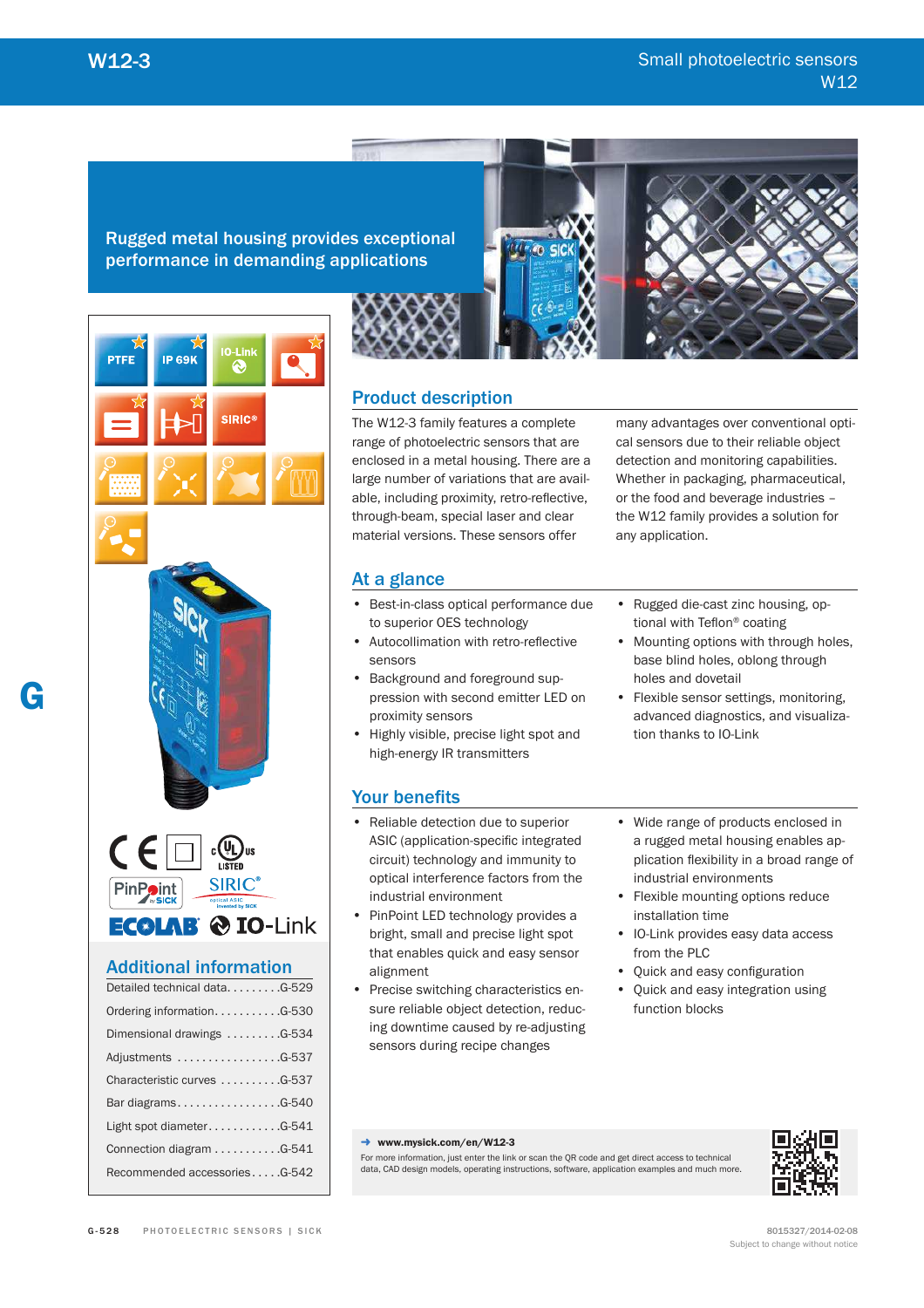# Detailed technical data

# Features

|                                                                | <b>WTB12-3</b>                                               | <b>WTF12-3</b>                              | <b>WL12-3</b>                                                              | <b>WSE12-3</b>                         |  |  |
|----------------------------------------------------------------|--------------------------------------------------------------|---------------------------------------------|----------------------------------------------------------------------------|----------------------------------------|--|--|
| <b>Sensor principle</b>                                        | Photoelectric proximity sensor                               |                                             | Photoelectric retro-<br>reflective sensor                                  | Through-beam photo-<br>electric sensor |  |  |
| <b>Detection principle</b>                                     | Background suppres-<br>sion                                  | Foreground suppres-<br>sion                 | Autocollimation                                                            |                                        |  |  |
| Dimensions (W x H x D)                                         | 15.6 mm x 48.5 mm x 42 mm                                    |                                             |                                                                            |                                        |  |  |
| Housing design (light emission)                                | Rectangular                                                  |                                             |                                                                            |                                        |  |  |
| Sensing range max.                                             | 20 mm  800 mm $^{1}$<br>(depending on type)                  | 30 mm  500 mm $^{1}$<br>(depending on type) | 0 m $7$ m $^{2}$<br>(depending on type)                                    | 0 m  20 m                              |  |  |
| <b>Sensing range</b>                                           | 20 mm  800 mm<br>(depending on type)                         | 30 mm  500 mm<br>(depending on type)        | 0 m  5 m $^{2)}$<br>(depending on type)                                    | 0 m 15 m                               |  |  |
| Type of light                                                  | Visible red light/Infra-<br>red light<br>(depending on type) | Visible red light                           |                                                                            |                                        |  |  |
| <b>Light source</b>                                            | LED 3)/PinPoint LED 3)<br>(depending on type)                | LED <sup>3</sup>                            |                                                                            |                                        |  |  |
| Angle of dispersion                                            | $\overline{\phantom{a}}$                                     |                                             | Approx. 1.5°/5°<br>(depending on type)                                     | Approx. 1.5°                           |  |  |
| <b>Wave length</b>                                             |                                                              |                                             |                                                                            |                                        |  |  |
| Visible red light                                              | 660 nm/640 nm (depending on type)                            |                                             | 640 nm                                                                     |                                        |  |  |
| Infrared light                                                 | 850 nm/880 nm<br>(depending on type)                         |                                             |                                                                            |                                        |  |  |
| Adjustment                                                     | (depending on type)                                          |                                             | Potentiometer, 5 turns/Single teach-in button/Double teach-in button/Cable |                                        |  |  |
| <b>Special feature</b><br>$(1, 0, 1, , 1, , 1, 0, 0, 0, , 0, $ | Line-shaped light spot -<br>(depending on type)              |                                             | Focused optics<br>(depending on type)                                      |                                        |  |  |

 $1)$  Object with 90 % reflectance (referred to standard white, DIN 5033)

2) PL80A.

<sup>3)</sup> Average service life of 100,000 h at  $T_A$  = +25 °C.

## Mechanics/electronics

|                                  | <b>WTB12-3</b>                                   | <b>WTF12-3</b>                                                         | <b>WL12-3</b>                                       | <b>WSE12-3</b>                                   |
|----------------------------------|--------------------------------------------------|------------------------------------------------------------------------|-----------------------------------------------------|--------------------------------------------------|
| Supply voltage 1)                | 10 V DC  30 V DC                                 |                                                                        |                                                     |                                                  |
| Ripple $2$                       | $\leq 5 V_{\text{pp}}$                           |                                                                        |                                                     |                                                  |
| Power consumption 3)             | $\leq$ 30 mA $\leq$ 60 mA<br>(depending on type) | $\leq$ 30 mA $\ldots \leq$ 45 mA<br>(depending on type)                | $\leq$ 30 mA $\leq$ 100 mA -<br>(depending on type) |                                                  |
| Power consumption, sender 3)     | $\overline{\phantom{m}}$                         |                                                                        |                                                     | $\leq 30$ mA                                     |
| Power consumption, receiver 3)   | $\qquad \qquad -$                                |                                                                        |                                                     | $\leq$ 15 mA $\leq$ 25 mA<br>(depending on type) |
| Output type                      | PNP/NPN (depending on type)                      |                                                                        |                                                     |                                                  |
| <b>Output function</b>           | Complementary                                    |                                                                        |                                                     |                                                  |
| Switching mode                   |                                                  | Light/dark-switching/Dark-switching (depending on type)                |                                                     |                                                  |
| Signal voltage PNP HIGH/LOW      | $>$ Uv - 2,5 V/ca. 0 V                           |                                                                        |                                                     |                                                  |
| Signal voltage NPN HIGH/LOW      | Approx. $VS/< 2.5 V$                             |                                                                        |                                                     |                                                  |
| Output current I <sub>max.</sub> | 100 mA                                           |                                                                        |                                                     |                                                  |
| Response time                    |                                                  |                                                                        |                                                     |                                                  |
| Switching frequency 750 Hz 5)    | $≤ 700 \mu s^{4}$                                | -                                                                      |                                                     |                                                  |
| Switching frequency 1,500 Hz 5)  | $\leq$ 330 µs <sup>4)</sup>                      |                                                                        |                                                     |                                                  |
| Switching frequency 5,000 Hz 5)  | $\overline{\phantom{a}}$                         |                                                                        | $\leq$ 100 µs <sup>4)</sup>                         | $\overline{\phantom{a}}$                         |
| <b>Connection type</b>           |                                                  | Male connector, M12/Cable/Cable, 3 m <sup>6)</sup> (depending on type) |                                                     |                                                  |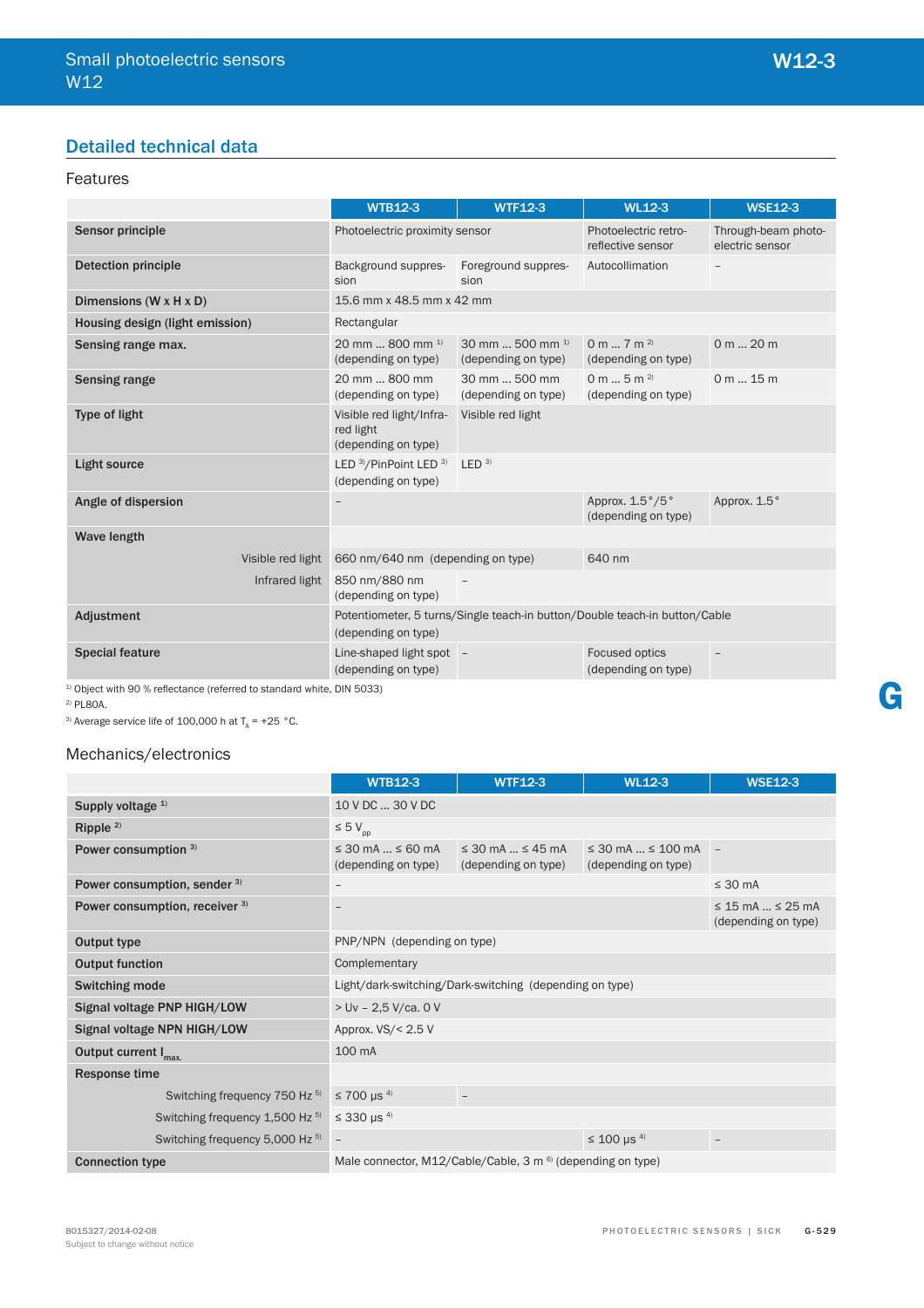Other models available at www.mysick.com/en/W12-3

|                                                                                                                                                                                               |           | <b>WTB12-3</b>                   | <b>WTF12-3</b>                                                                                                                                | <b>WL12-3</b>                      | <b>WSE12-3</b>   |  |  |
|-----------------------------------------------------------------------------------------------------------------------------------------------------------------------------------------------|-----------|----------------------------------|-----------------------------------------------------------------------------------------------------------------------------------------------|------------------------------------|------------------|--|--|
| <b>Circuit protection</b>                                                                                                                                                                     |           | A 7), C 8), D 9)                 |                                                                                                                                               |                                    |                  |  |  |
| <b>Protection class</b>                                                                                                                                                                       |           | $\mathbf{I}$                     |                                                                                                                                               |                                    |                  |  |  |
| Weight                                                                                                                                                                                        |           |                                  |                                                                                                                                               |                                    |                  |  |  |
|                                                                                                                                                                                               | Connector | 200 g  280 g                     | 200 <sub>g</sub>                                                                                                                              | 200 g  250 g                       | 200 <sub>g</sub> |  |  |
|                                                                                                                                                                                               | Cable     | 120 <sub>g</sub>                 |                                                                                                                                               |                                    |                  |  |  |
| <b>Polarisation filter</b>                                                                                                                                                                    |           | $\qquad \qquad -$                |                                                                                                                                               | $\checkmark$ (depending on type) - |                  |  |  |
| <b>IO-Link</b>                                                                                                                                                                                |           | $\checkmark$ (depending on type) |                                                                                                                                               |                                    |                  |  |  |
| <b>Enclosure rating</b>                                                                                                                                                                       |           | IP 66, IP 67, IP 69K             |                                                                                                                                               |                                    |                  |  |  |
| Test input sender off                                                                                                                                                                         |           | $\qquad \qquad -$                |                                                                                                                                               |                                    | TE to 0 V        |  |  |
| <b>Ambient operating temperature</b>                                                                                                                                                          |           | $-40 °C$ +60 °C                  |                                                                                                                                               |                                    |                  |  |  |
| Ambient storage temperature                                                                                                                                                                   |           | $-40 °C  +75 °C$                 |                                                                                                                                               |                                    |                  |  |  |
| <sup>1)</sup> Limit values, operation in short-circuit protected network max. 8 A.<br><sup>2)</sup> May not exceed or fall short of V <sub>s</sub> tolerances.<br><sup>3)</sup> Without load. |           |                                  | <sup>6)</sup> Do not bend below 0 °C.<br><sup>7)</sup> A = $V_s$ connections reverse-polarity protected.<br>$8$ C = interference suppression. |                                    |                  |  |  |

 $9)$  D = outputs overcurrent and short-circuit protected.

4) Signal transit time with resistive load.

5) With light/dark ratio 1:1.

# Ordering information

#### WTB12-3

- Sensor principle: photoelectric proximity sensor
- Detection principle: background suppression
- Switching mode: light/dark-switching

| Type of<br>light                                                        | <b>Sensing</b><br>range max. <sup>1)</sup> | <b>Light spot size</b><br>(distance) | Out-<br>put<br>type    | <b>Adjustment</b>      | <b>Connection</b>     | Con-<br>nection<br>diagram | <b>Model name</b> | Part no. |
|-------------------------------------------------------------------------|--------------------------------------------|--------------------------------------|------------------------|------------------------|-----------------------|----------------------------|-------------------|----------|
|                                                                         | 35 mm<br>100 mm                            | $Ø2$ mm<br>$(60$ mm $)$              | <b>PNP</b>             | Potentiometer, 5 turns | Connector M12, 4-pin  | Cd-083                     | WTB12-3P2441      | 1041421  |
|                                                                         |                                            |                                      |                        | Potentiometer, 5 turns | Cable, 4-wire 2 m PVC | Cd-094                     | WTB12-3P1131      | 1041413  |
| Ø6mm<br>Visible<br>20 mm<br>red light<br>350 mm<br>$(200 \, \text{mm})$ |                                            | <b>PNP</b>                           |                        | Connector M12, 4-pin   | Cd-083                | WTB12-3P2431               | 1041411           |          |
|                                                                         |                                            |                                      | Double teach-in button | Connector M12, 4-pin   | Cd-083                | WTB12-3P2433               | 1041412           |          |
|                                                                         |                                            |                                      | Potentiometer, 5 turns | Cable, 4-wire 2 m PVC  | Cd-094                | WTB12-3N1131               | 1041418           |          |
|                                                                         |                                            | <b>NPN</b>                           |                        | Connector M12, 4-pin   | Cd-083                | WTB12-3N2431               | 1041416           |          |
|                                                                         |                                            |                                      |                        | Double teach-in button | Connector M12, 4-pin  | Cd-083                     | WTB12-3N2433      | 1041417  |
|                                                                         | Ø9mm<br>50 mm<br>800 mm<br>$(400$ mm $)$   | <b>PNP</b>                           | Potentiometer, 5 turns | Connector M12, 4-pin   | Cd-083                | WTB12-3P2461S01            | 1051967           |          |
|                                                                         |                                            |                                      |                        | Potentiometer, 5 turns | Cable, 4-wire 2 m PVC | Cd-094                     | WTB12-3P1111      | 1041424  |
|                                                                         |                                            |                                      | <b>PNP</b>             |                        | Cable, 4-wire 3 m PVC | Cd-094                     | WTB12-3P1711      | 1041426  |
|                                                                         |                                            |                                      |                        |                        | Connector M12, 4-pin  | Cd-083                     | WTB12-3P2411      | 1041422  |
| <b>Infrared</b>                                                         | 20 mm                                      | $15$ mm $x$<br>$15 \, \text{mm}$     |                        | Double teach-in button | Connector M12, 4-pin  | Cd-083                     | WTB12-3P2413      | 1041423  |
| light                                                                   | 600 mm                                     | $(200 \, \text{mm})$                 |                        |                        | Cable, 4-wire 2 m PVC | Cd-094                     | WTB12-3N1111      | 1041429  |
|                                                                         |                                            |                                      | <b>NPN</b>             | Potentiometer, 5 turns | Cable, 4-wire 3 m PVC | Cd-094                     | WTB12-3N1711      | 1041430  |
|                                                                         |                                            |                                      |                        |                        | Connector M12, 4-pin  | Cd-083                     | WTB12-3N2411      | 1041427  |
|                                                                         |                                            |                                      |                        | Double teach-in button | Connector M12, 4-pin  | Cd-083                     | WTB12-3N2413      | 1041428  |

 $1)$  Object with 90 % reflectance (referred to standard white, DIN 5033)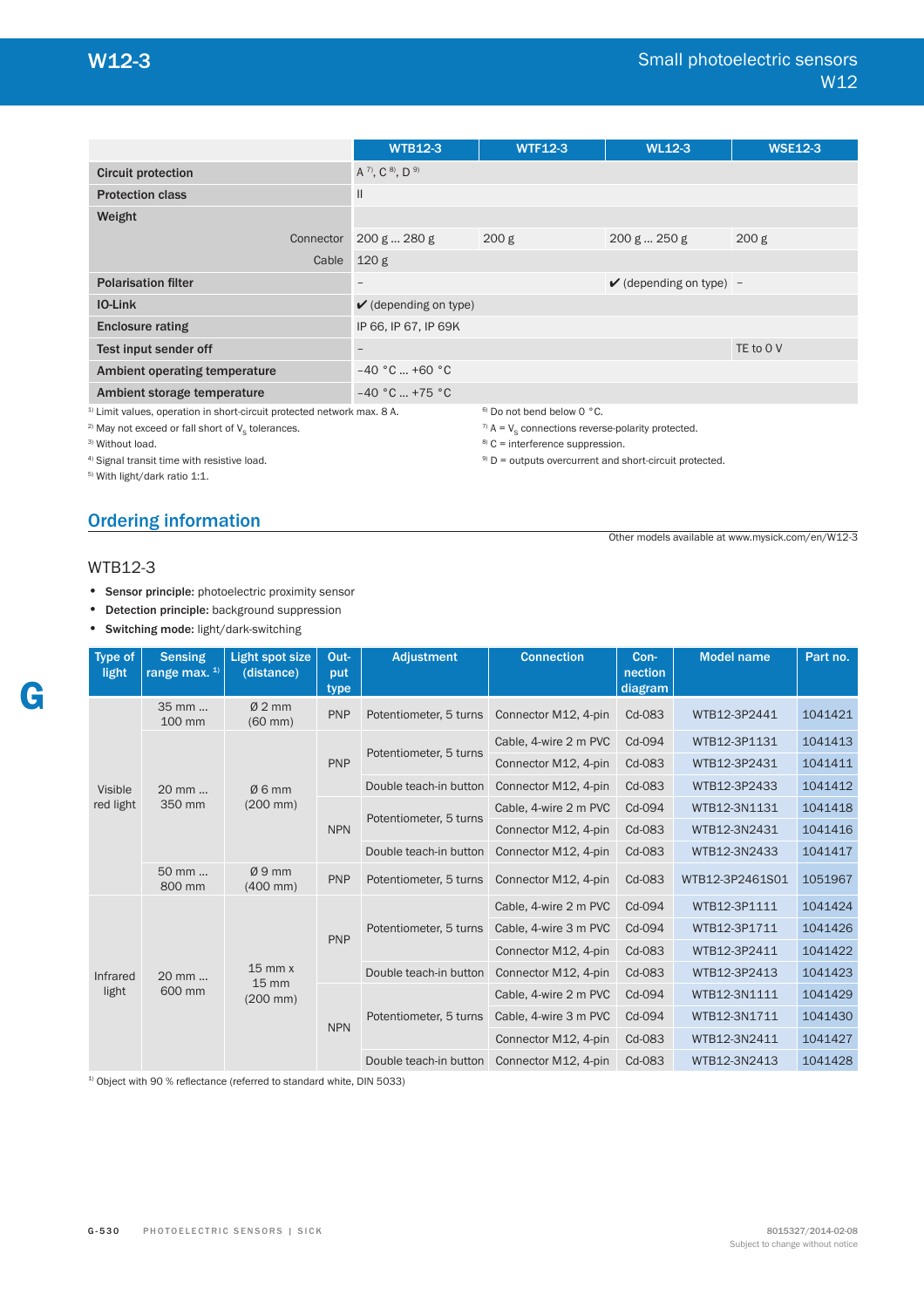## WTB12-3, line-shaped light spot

- Sensor principle: photoelectric proximity sensor
- Detection principle: background suppression
- Type of light: visible red light
- Switching mode: light/dark-switching

| Sensing range max. $1$ Light spot size   Out- | (distance)                                    | put<br>type | <b>Adiustment</b> | <b>Connection</b>                           | Con-<br>nection<br>  diagram | Model name      | Part no. |
|-----------------------------------------------|-----------------------------------------------|-------------|-------------------|---------------------------------------------|------------------------------|-----------------|----------|
| 30 mm  500 mm                                 | $50$ mm $\times$ 5 mm<br>$(200 \, \text{mm})$ | <b>PNP</b>  |                   | Potentiometer, 5 turns Connector M12, 4-pin | Cd-083                       | WTB12-3P2461S58 | 1047850  |

 $1)$  Object with 90 % reflectance (referred to standard white, DIN 5033)



- Sensor principle: photoelectric proximity sensor
- Detection principle: background suppression
- Type of light: visible red light
- Switching mode: light/dark-switching
- Output type: PNP
- Adjustment: cable, single teach-in button

| <b>Sensing range</b><br>max. $1$                                                          | Light spot size<br>(distance) | <b>IO-Link</b>                                              | <b>Advanced functions</b>                                                | <b>Connection</b> | <b>Connection</b><br>diagram | <b>Model name</b> | Part no. |
|-------------------------------------------------------------------------------------------|-------------------------------|-------------------------------------------------------------|--------------------------------------------------------------------------|-------------------|------------------------------|-------------------|----------|
| $20 \text{ mm}$<br>$15 \text{ mm} \times 15 \text{ mm}$<br>350 mm<br>$(200 \, \text{mm})$ | Standard<br>functions         |                                                             | Connector                                                                |                   | WTB12C-3P2432                | 1067771           |          |
|                                                                                           |                               | Timer.<br><b>False Tripping Suppression</b><br>(Debouncing) |                                                                          |                   | WTB12C-3P2432A70             | 1067772           |          |
|                                                                                           |                               | Standard<br>functions.<br>advanced<br>functions             | High-Speed Counter,<br><b>False Tripping Suppression</b><br>(Debouncing) | M12, 4-pin        | Cd-098                       | WTB12C-3P2432A71  | 1067773  |
|                                                                                           |                               |                                                             | Time Stamp,<br><b>False Tripping Suppression</b><br>(Debouncing)         |                   |                              | WTB12C-3P2432A91  | 1060222  |

 $1)$  Object with 90 % reflectance (referred to standard white, DIN 5033)

# WTF12-3

- Sensor principle: photoelectric proximity sensor
- Detection principle: foreground suppression
- Type of light: visible red light
- Switching mode: light/dark-switching

| Sensing range max. $1$ | Light spot size<br>(distance) | Out-<br>put<br>type | Adjustment             | <b>Connection</b>     | Con-<br>nection<br>diagram | <b>Model name</b> | Part no. |
|------------------------|-------------------------------|---------------------|------------------------|-----------------------|----------------------------|-------------------|----------|
|                        |                               |                     |                        | Cable, 4-wire 2 m PVC | Cd-094                     | WTF12-3P1131      | 1041406  |
|                        |                               | <b>PNP</b>          | Potentiometer, 5 turns | Connector M12, 4-pin  | Cd-083                     | WTF12-3P2431      | 1041404  |
| 30 mm  175 mm          | $Ø2$ mm                       |                     | Double teach-in button | Connector M12, 4-pin  | Cd-083                     | WTF12-3P2433      | 1041405  |
|                        | $(60 \text{ mm})$             |                     | Potentiometer, 5 turns | Cable, 4-wire 2 m PVC | Cd-094                     | WTF12-3N1131      | 1041410  |
|                        |                               | <b>NPN</b>          |                        | Connector M12, 4-pin  | Cd-083                     | WTF12-3N2431      | 1041408  |
|                        |                               |                     | Double teach-in button | Connector M12, 4-pin  | Cd-083                     | WTF12-3N2433      | 1041409  |

 $1)$  Object with 90 % reflectance (referred to standard white, DIN 5033)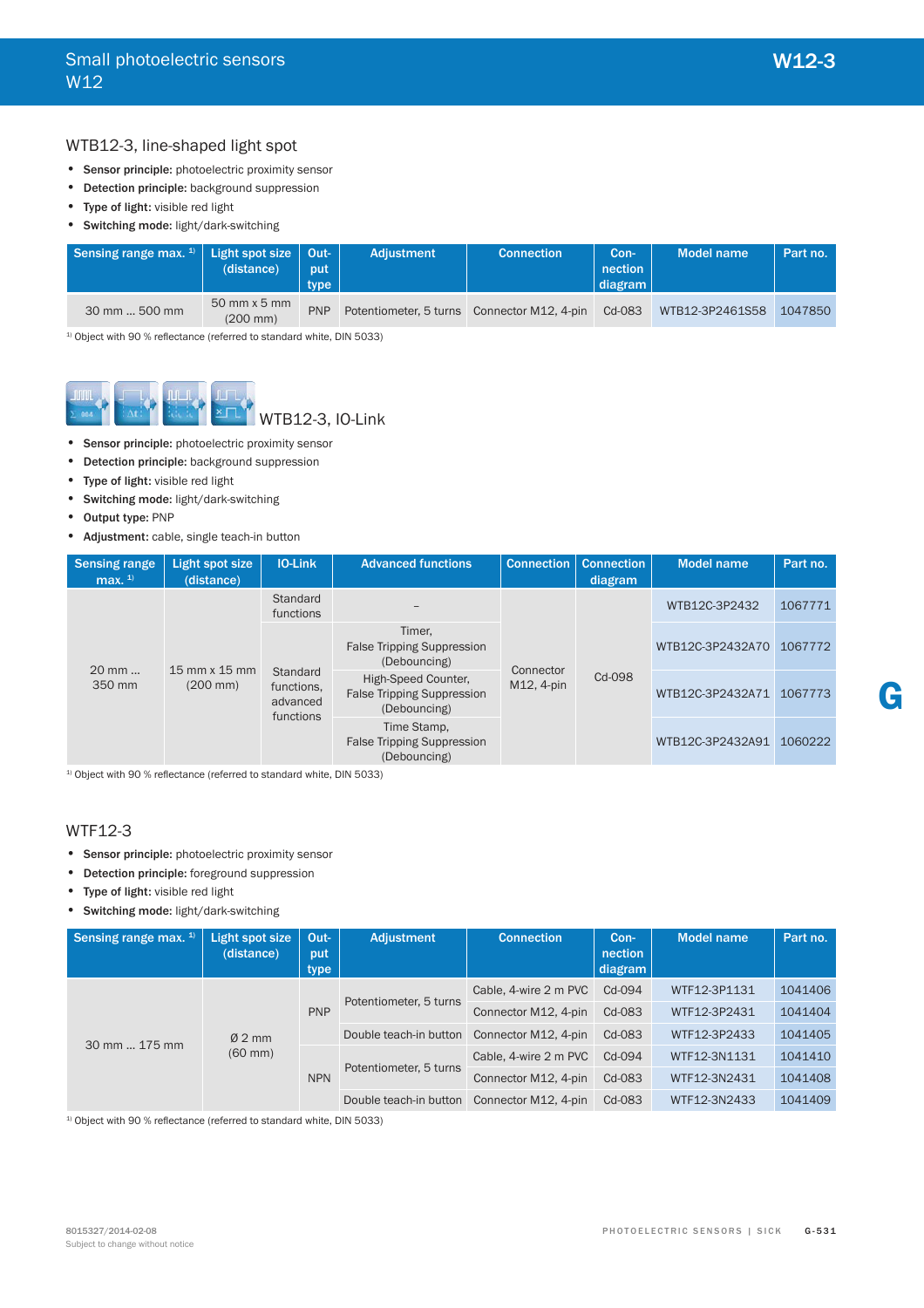| Sensing range max. $1$ | Light spot size<br>(distance)   | Out-<br>put<br>type | Adjustment             | <b>Connection</b>     | Con-<br>nection<br>diagram | <b>Model name</b> | Part no. |
|------------------------|---------------------------------|---------------------|------------------------|-----------------------|----------------------------|-------------------|----------|
| 30 mm  500 mm          | $Ø7$ mm<br>$(300 \, \text{mm})$ | <b>PNP</b>          | Potentiometer, 5 turns | Cable, 4-wire 2 m PVC | Cd-094                     | WTF12-3P1141      | 1041402  |
|                        |                                 |                     |                        | Connector M12, 4-pin  | Cd-083                     | WTF12-3P2441      | 1041400  |
|                        |                                 |                     | Single teach-in button | Connector M12, 4-pin  | Cd-083                     | WTF12-3P2443      | 1041401  |
|                        |                                 | <b>NPN</b>          | Potentiometer, 5 turns | Connector M12, 4-pin  | Cd-083                     | WTF12-3N2441      | 1041403  |

 $1)$  Object with 90 % reflectance (referred to standard white, DIN 5033)

## WL12-3

- Sensor principle: photoelectric retro-reflective sensor
- Detection principle: autocollimation
- Switching mode: light/dark-switching
- Type of light: visible red light
- Light spot size (distance): Ø 100 mm (3 m)

| Sensing range max. $1$ | <b>Polarisation</b><br>filter | Out-<br>put<br>type | <b>Adjustment</b>      | <b>Connection</b>     | Con-<br>nection<br>diagram | <b>Model name</b> | Part no. |
|------------------------|-------------------------------|---------------------|------------------------|-----------------------|----------------------------|-------------------|----------|
|                        |                               |                     |                        | Cable, 4-wire 2 m PVC | Cd-094                     | WL12-3P1131       | 1041437  |
|                        |                               | <b>PNP</b>          | Potentiometer, 5 turns | Cable, 4-wire 3 m PVC | Cd-094                     | WL12-3P1731       | 1041438  |
| $\checkmark$           |                               |                     | Connector M12, 4-pin   | Cd-083                | WL12-3P2431                | 1041436           |          |
|                        |                               | <b>NPN</b>          | Potentiometer, 5 turns | Cable, 4-wire 2 m PVC | Cd-094                     | WL12-3N1131       | 1041441  |
| 0 m 7 m                |                               |                     |                        | Cable, 4-wire 3 m PVC | Cd-094                     | WL12-3N1731       | 1041442  |
|                        |                               |                     |                        | Connector M12, 4-pin  | Cd-083                     | WL12-3N2431       | 1041440  |
|                        |                               | <b>PNP</b>          |                        | Cable, 4-wire 2 m PVC | Cd-094                     | WL12-3P1141       | 1041445  |
|                        |                               |                     | Potentiometer, 5 turns | Connector M12, 4-pin  | Cd-083                     | WL12-3P2441       | 1041444  |
|                        |                               | <b>NPN</b>          |                        | Cable, 4-wire 2 m PVC | Cd-094                     | WL12-3N1141       | 1041447  |
|                        |                               |                     | Potentiometer, 5 turns | Connector M12, 4-pin  | Cd-083                     | WL12-3N2441       | 1041446  |

<sup>1)</sup> PL80A.

**G**

## WL12-3, alarm output

- Sensor principle: photoelectric retro-reflective sensor
- Detection principle: autocollimation
- Switching mode: dark-switching
- Type of light: visible red light

• Light spot size (distance): Ø 100 mm (3 m)

| Sensing range max. $1$ | <b>Polarisation</b><br>filter | Out-<br>put<br>type | <b>Adjustment</b>                           | <b>Connection</b> | Con-<br>nection<br>diagram | Model name  | Part no. |
|------------------------|-------------------------------|---------------------|---------------------------------------------|-------------------|----------------------------|-------------|----------|
| 0 m 7 m                |                               | <b>PNP</b>          | Potentiometer, 5 turns Connector M12, 4-pin |                   | $Cd-110$                   | WL12-3V2431 | 1041537  |

<sup>1)</sup> PL80A.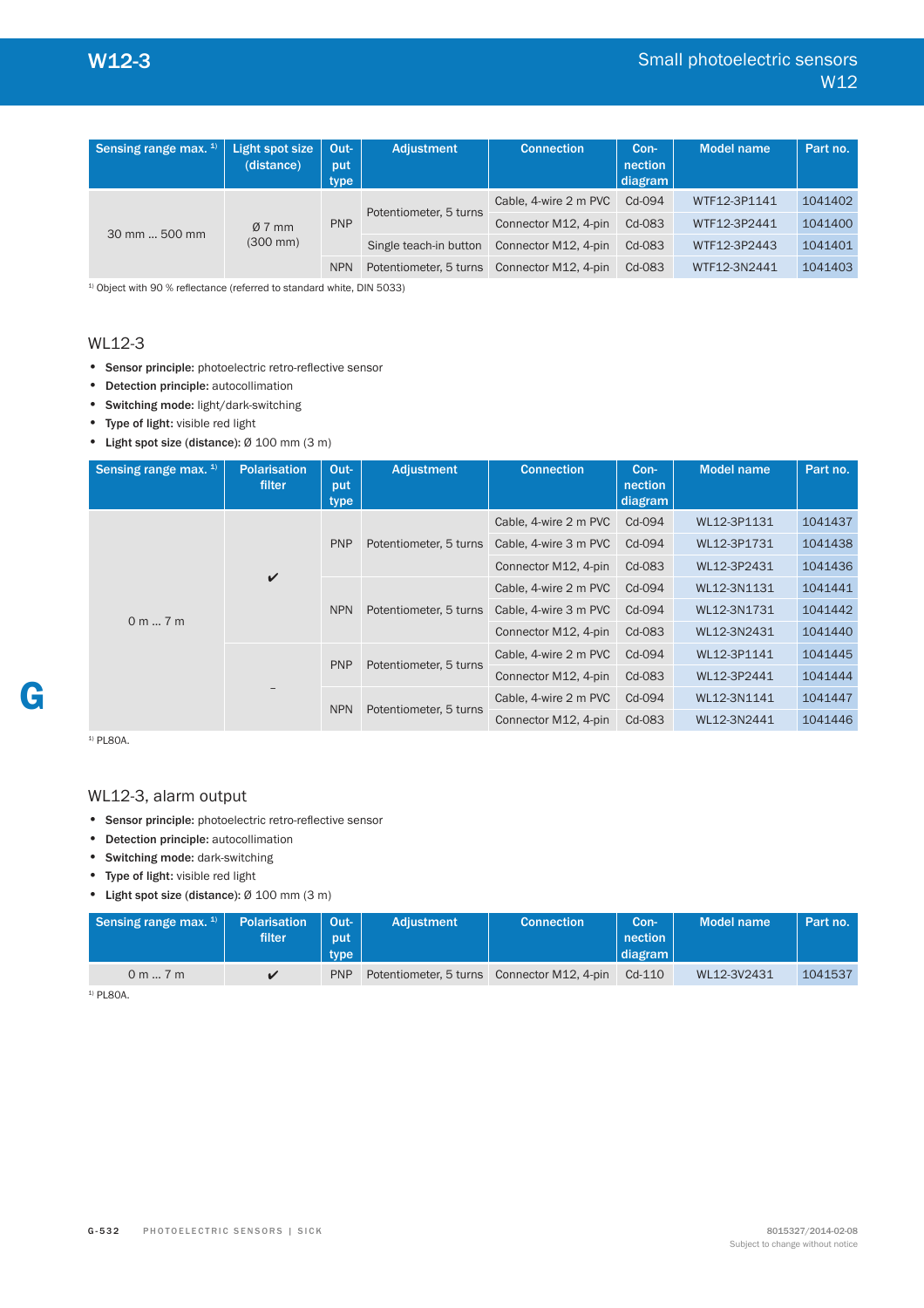## WL12-3, focused optics

- Sensor principle: photoelectric retro-reflective sensor
- Detection principle: autocollimation
- Switching mode: light/dark-switching
- Type of light: visible red light
- Light spot size (distance): Ø 2 mm (90 mm)

| Sensing range max. <sup>1)</sup> | <b>Polarisation</b><br>filter | Out-<br>put<br>type    | <b>Adjustment</b>      | <b>Connection</b>     | Con-<br>nection<br>diagram | <b>Model name</b> | Part no. |
|----------------------------------|-------------------------------|------------------------|------------------------|-----------------------|----------------------------|-------------------|----------|
|                                  |                               | <b>PNP</b>             |                        | Cable, 4-wire 2 m PVC | Cd-094                     | WL12-3P1151       | 1041449  |
| $\checkmark$                     |                               | Potentiometer, 5 turns | Connector M12, 4-pin   | Cd-083                | WL12-3P2451                | 1041448           |          |
|                                  |                               | <b>NPN</b>             | Potentiometer, 5 turns | Cable, 4-wire 2 m PVC | Cd-094                     | WL12-3N1151       | 1041451  |
| 0 m 2 m                          |                               |                        |                        | Connector M12, 4-pin  | Cd-083                     | WL12-3N2451       | 1041450  |
|                                  |                               | <b>PNP</b>             | Potentiometer, 5 turns | Cable, 4-wire 2 m PVC | Cd-094                     | WL12-3P1161       | 1041453  |
|                                  |                               |                        |                        | Connector M12, 4-pin  | Cd-083                     | WL12-3P2461       | 1041452  |
|                                  | $-$                           | <b>NPN</b>             | Potentiometer, 5 turns | Cable, 4-wire 2 m PVC | Cd-094                     | WL12-3N1161       | 1041455  |
|                                  |                               |                        |                        | Connector M12, 4-pin  | Cd-083                     | WL12-3N2461       | 1041454  |

 $1)$  PL80A.



- Sensor principle: photoelectric retro-reflective sensor
- Detection principle: autocollimation
- Type of light: visible red light
- Output type: PNP
- Switching mode: light/dark-switching
- Adjustment: cable, single teach-in button

| <b>Sensing</b><br>range<br>max. $1$ | <b>Polarisation</b><br><b>filter</b> | IO-Link                                           | <b>Advanced functions</b>                                      | Connection                              | Con-<br>nection<br>diagram | Model name      | Part no. |
|-------------------------------------|--------------------------------------|---------------------------------------------------|----------------------------------------------------------------|-----------------------------------------|----------------------------|-----------------|----------|
|                                     |                                      | Standard<br>functions                             |                                                                |                                         |                            | WL12C-3P2432    | 1067774  |
| $\checkmark$                        | Standard                             | Timer,<br>False Tripping Suppression (Debouncing) | Connector                                                      |                                         | WL12C-3P2432A70            | 1067775         |          |
| 0 m 7 m                             |                                      | functions.<br>advanced                            | High-Speed Counter.<br>False Tripping Suppression (Debouncing) | Cd-098<br>M12, 4-pin<br>WL12C-3P2432A71 | 1067776                    |                 |          |
|                                     |                                      | functions                                         | Time Stamp,<br>False Tripping Suppression (Debouncing)         |                                         |                            | WL12C-3P2432A91 | 1067777  |

<sup>1)</sup> PL80A.

## WSE12-3

- Sensor principle: through-beam photoelectric sensor
- Switching mode: light/dark-switching
- Type of light: visible red light

| Sensing range max. | Light spot size<br>(distance) | Out-<br>put<br>type | Adjustment             | <b>Connection</b>     | Con-<br>nection<br>diagram | <b>Model name</b> | Part no. |
|--------------------|-------------------------------|---------------------|------------------------|-----------------------|----------------------------|-------------------|----------|
| $0 m$ 20 m         | Ø 220 mm<br>$(15 \text{ mm})$ | <b>PNP</b>          | Potentiometer, 5 turns | Cable, 4-wire 2 m PVC | Cd-088                     | WSE12-3P1131      | 1041460  |
|                    |                               |                     |                        | Connector M12, 4-pin  | Cd-072                     | WSE12-3P2431      | 1041459  |
|                    |                               | <b>NPN</b>          | Potentiometer, 5 turns | Cable, 4-wire 2 m PVC | Cd-088                     | WSE12-3N1131      | 1041463  |
|                    |                               |                     |                        | Connector M12, 4-pin  | Cd-072                     | WSE12-3N2431      | 1041462  |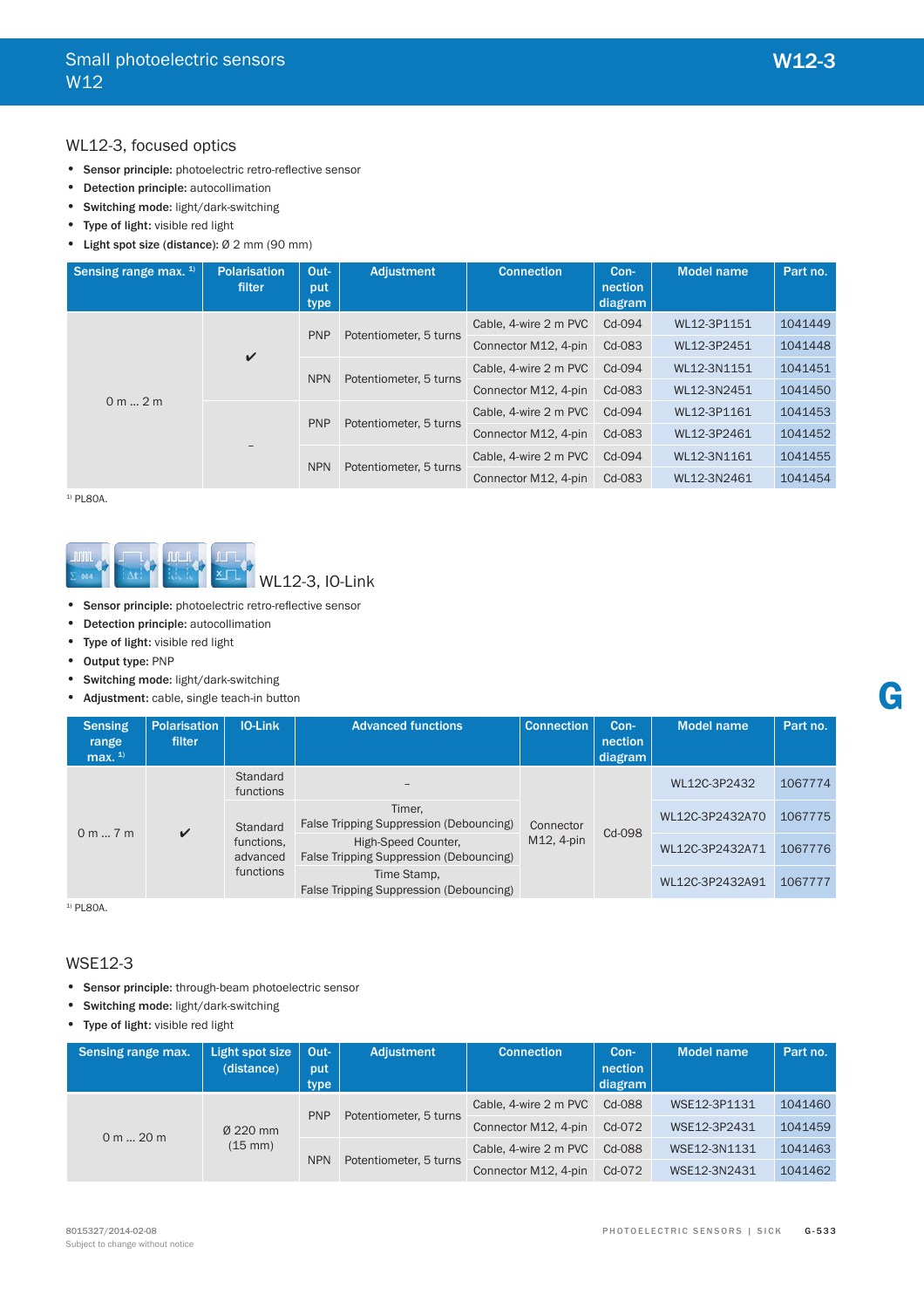

- Sensor principle: through-beam photoelectric sensor
- Type of light: visible red light
- Light spot size: Ø 220 mm (15 mm)
- Switching mode: light/dark-switching
- Output type: PNP

| <b>Sensing</b><br>range max. | <b>IO-Link</b>                            | <b>Advanced functions</b>                                      | <b>Connection</b> | <b>Connection</b><br>diagram | <b>Model name</b> | Part no. |
|------------------------------|-------------------------------------------|----------------------------------------------------------------|-------------------|------------------------------|-------------------|----------|
| 0 m 20 m                     | <b>Standard functions</b>                 |                                                                |                   | Cd-268                       | WSE12C-3P2430     | 1067780  |
|                              | Standard functions,<br>advanced functions | Timer.<br>False Tripping Suppression (Debouncing)              | Connector         |                              | WSE12C-3P2430A70  | 1067781  |
|                              |                                           | High-Speed Counter,<br>False Tripping Suppression (Debouncing) | M12.4-pin         |                              | WSE12C-3P2430A71  | 1067782  |
|                              |                                           | Time Stamp,<br>False Tripping Suppression (Debouncing)         |                   |                              | WSE12C-3P2430A91  | 1067783  |

# Dimensional drawings

#### WTB12-3, potentiometer





(0.76)

Dimensions in mm (inch)

- 1 Standard direction of the material being detected
- 2 Optical axis, receiver
- 3 Optical axis, sender
- 4 Status indicator LED green: power on
- 5 Status indicator LED, yellow: Status of received light beam
- 6 M4 threaded mounting hole, 4 mm deep
- 7 Mounting hole, Ø 4.2 mm
- 8 Sensing range adjustment: potentiometer
- 9 Connection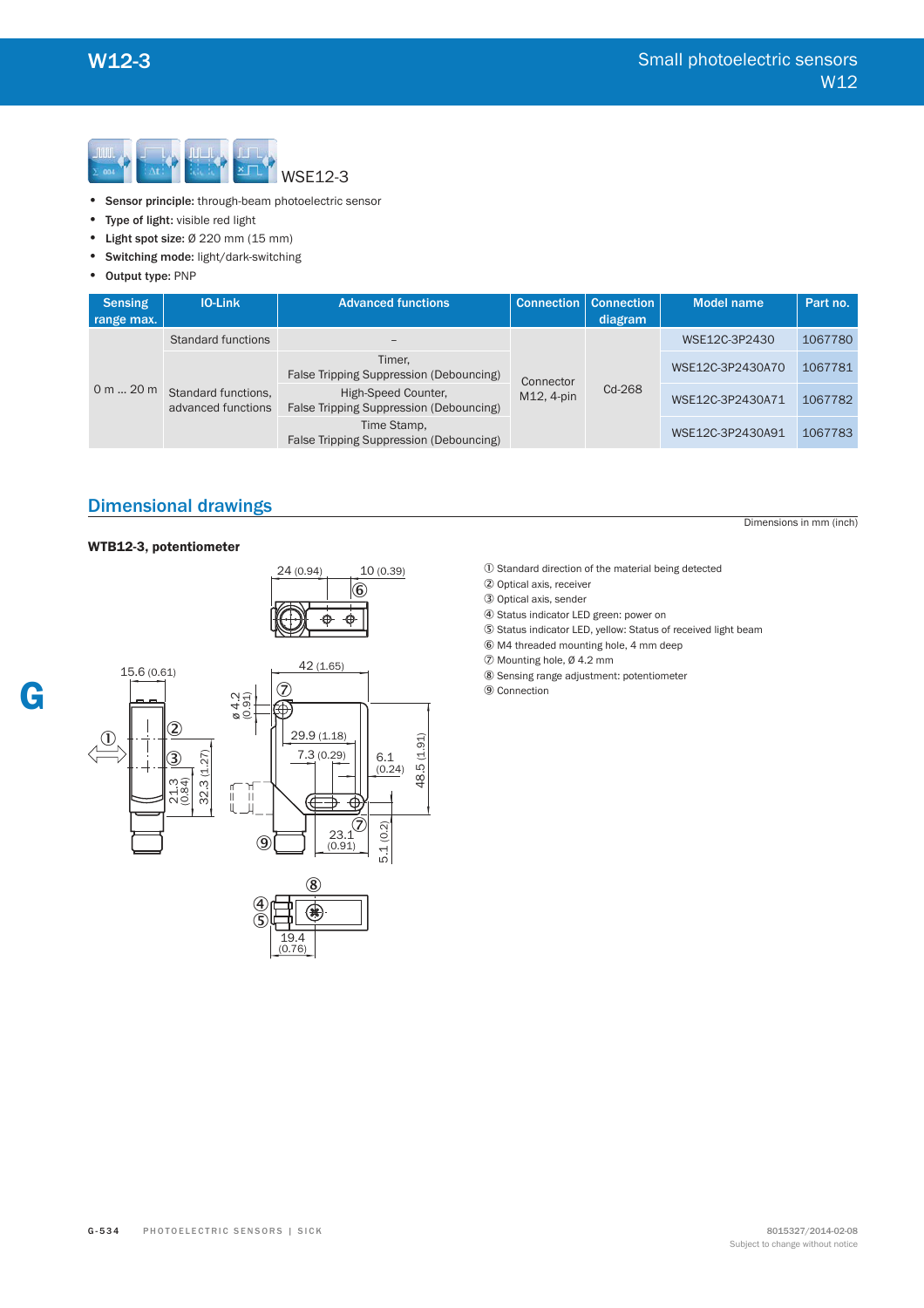#### **WTB12-3, double teach-in button**



- 1 Standard direction of the material being detected
- 2 Optical axis, receiver
- 3 Optical axis, sender
- 4 Status indicator LED green: power on
- 5 Status indicator LED, yellow: Status of received light beam
- 6 M4 threaded mounting hole, 4 mm deep
- 7 Mounting hole, Ø 4.2 mm
- 8 Sensing range adjustment: double teach-in button
- 9 Connection

#### WTF12-3, potentiometer







#### **WTB12-3, IO-Link**







- 1 Standard direction of the material being detected
- 2 Optical axis, receiver
- 3 Optical axis, sender
- 4 Green LED indicator: supply voltage active
- 5 LED indicator yellow: Light received
- 6 M4 threaded mounting hole, 4 mm deep
- 7 Mounting hole, Ø 4.2 mm
- 8 Adjustment sensing range: single teach-in button

9 Connection

- 1 Standard direction of the material being detected
- 2 Optical axis, receiver
- 3 Optical axis, sender
- 
- 4 Status indicator LED green: power on
- 5 Status indicator LED, yellow: Status of received light beam
- 6 M4 threaded mounting hole, 4 mm deep
- 7 Mounting hole, Ø 4.2 mm
- 8 Sensing range adjustment: potentiometer
- 9 Connection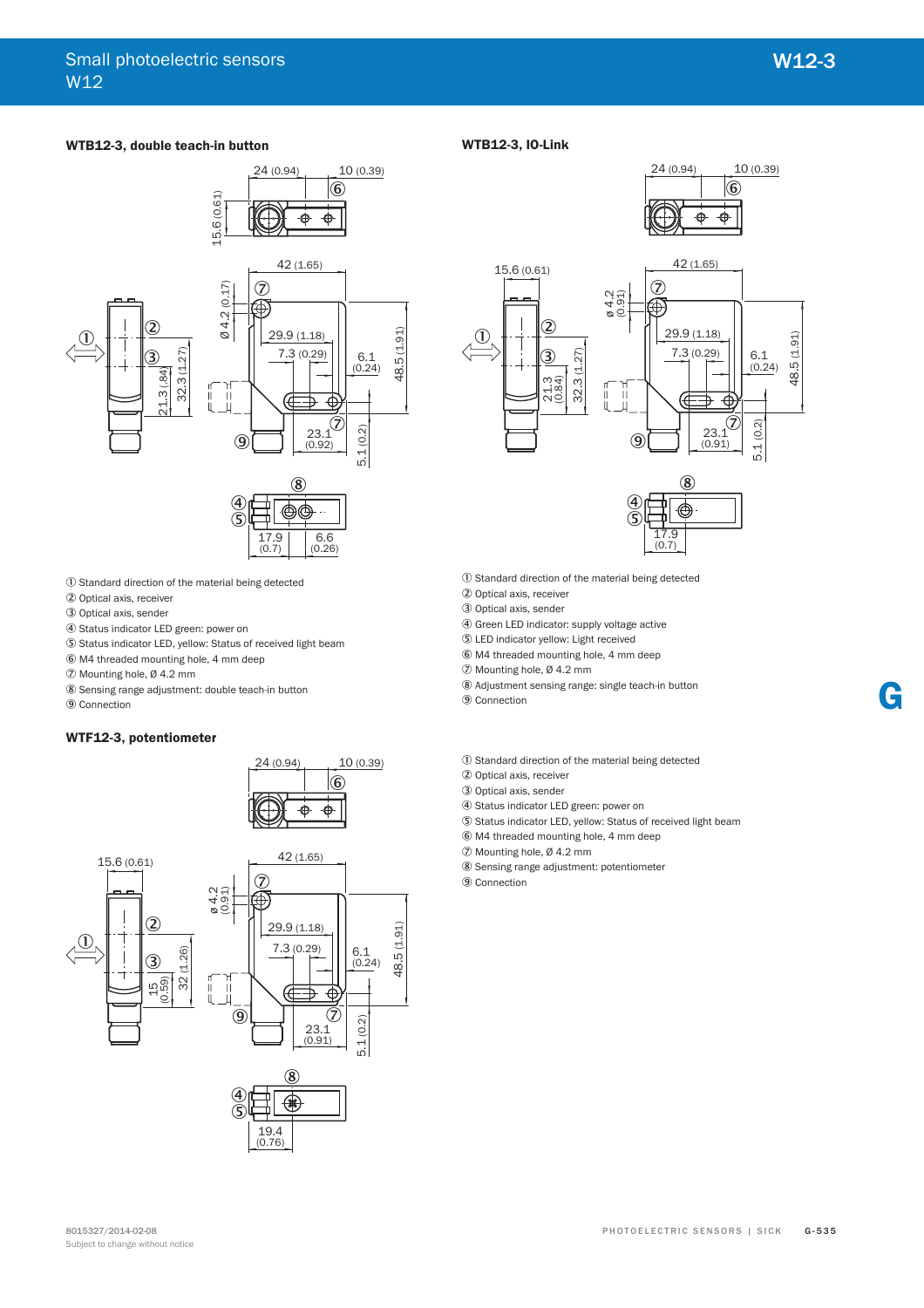#### **WTF12-3, single teach-in button**



- 1 Standard direction of the material being detected
- 2 Optical axis, receiver
- 3 Optical axis, sender
- 4 Status indicator LED green: power on
- 5 Status indicator LED, yellow: Status of received light beam
- 6 M4 threaded mounting hole, 4 mm deep

7 Mounting hole, Ø 4.2 mm

- 8 Sensing range adjustment: potentiometer
- 9 Connection



**G**







## **WTF12-3, IO-Link**





- 1 Standard direction of the material being detected
- 2 Optical axis, receiver
- 3 Optical axis, sender
- 4 Green LED indicator: supply voltage active
- 5 LED indicator yellow: Light received
- 6 M4 threaded mounting hole, 4 mm deep
- 7 Mounting hole, Ø 4.2 mm
- 8 Adjustment sensing range: single teach-in button
- 9 Connection

1 Optical axis

- 2 LED indicator yellow: Light received
- 3 Green LED indicator: supply voltage active
- 4 M4 threaded mounting hole, 4 mm deep
- 5 Mounting hole, Ø 4.2 mm
- 6 Sensitivity adjustment: poti
- 7 Connection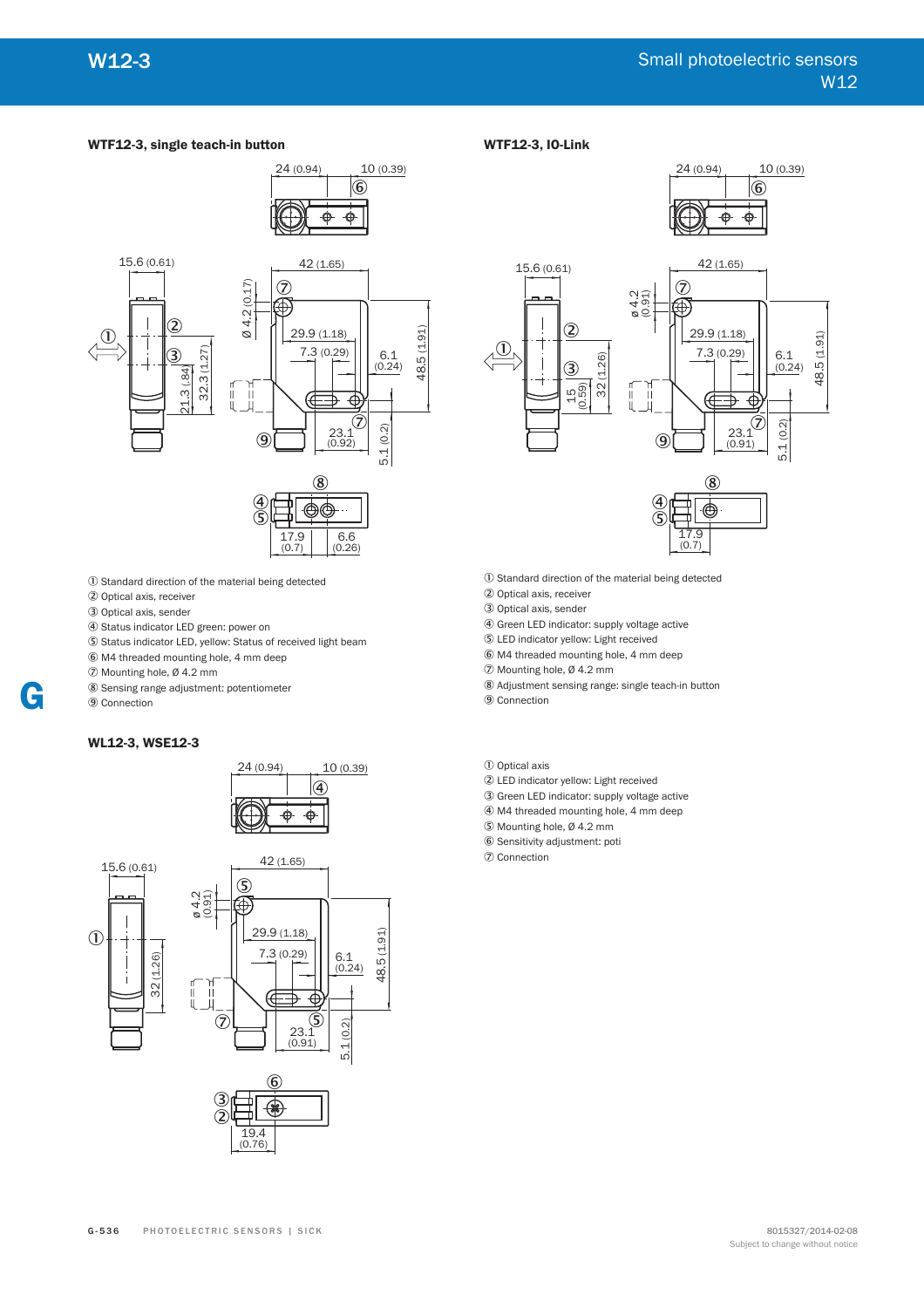# Adjustments

**WTB12-3, WTF12-3, potentiometer** 



**TEACH**  $\bigoplus$  $\ominus$ 8

**WTB12-3, WTF12-3,**  double teach-in button

4 Green LED indicator: supply voltage active

5 LED indicator yellow: Light received 8 Sensing range adjustment: potentiometer

- $(4)$  (5) 4 Green LED indicator:
- supply voltage active
- 5 LED indicator yellow: Light received 8 Sensing range adjustment: double teach-in button

# WTB12-3, WTF12-3, IO-Link



- 4 Status indicator LED green: power on
- 5 Status indicator LED, yellow: Status of received light beam
- 8 Adjustment sensing range: single teach-in button



**WL12-3, WSE12-3**

2 LED indicator yellow: Light received 3 Green LED indicator:

**G**

supply voltage active 6 Sensitivity adjustment: poti

# Characteristic curves

## Black-white shift

### WTB12-3, red light, 350 mm



1 Sensing range on black, 6 % remission

2 Sensing range on gray, 18 % remission

3 Sensing range on white, 90 % remission

#### **WTB12-3. red light. 800 mm**



1 Sensing range on black, 6 % remission

2 Sensing range on gray, 18 % remission

3 Sensing range on white, 90 % remission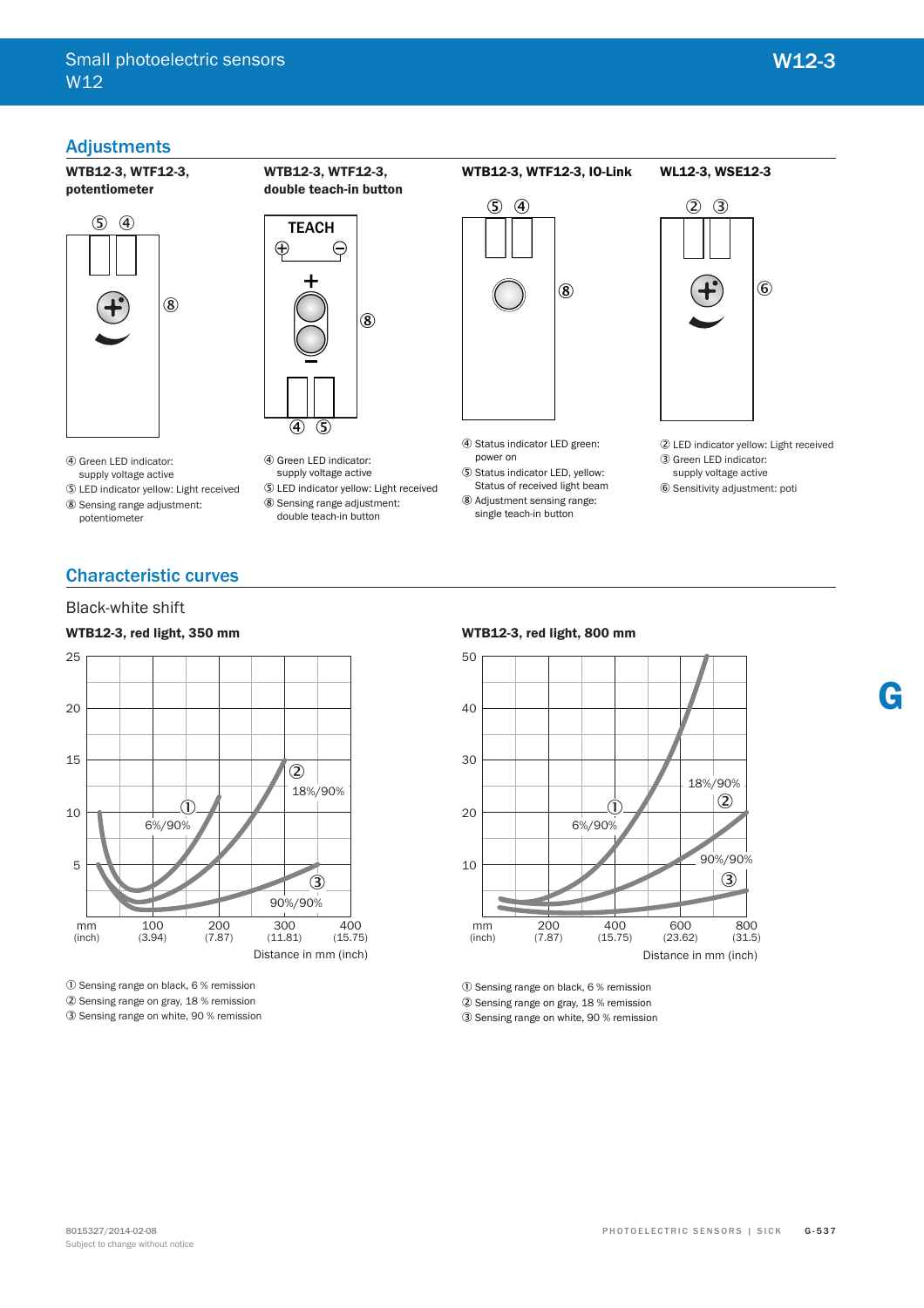#### **WTB12-3, infrared light**



1 Sensing range on black, 6 % remission

2 Sensing range on gray, 18 % remission

3 Sensing range on white, 90 % remission

#### WTF12-3, 175 mm



1 Sensing range on black, 6 % remission

2 Sensing range on gray, 18 % remission 3 Sensing range on white, 90 % remission

# WTF12-3, 500 mm



1 Sensing range on black, 6 % remission 2 Sensing range on gray, 18 % remission 3 Sensing range on white, 90 % remission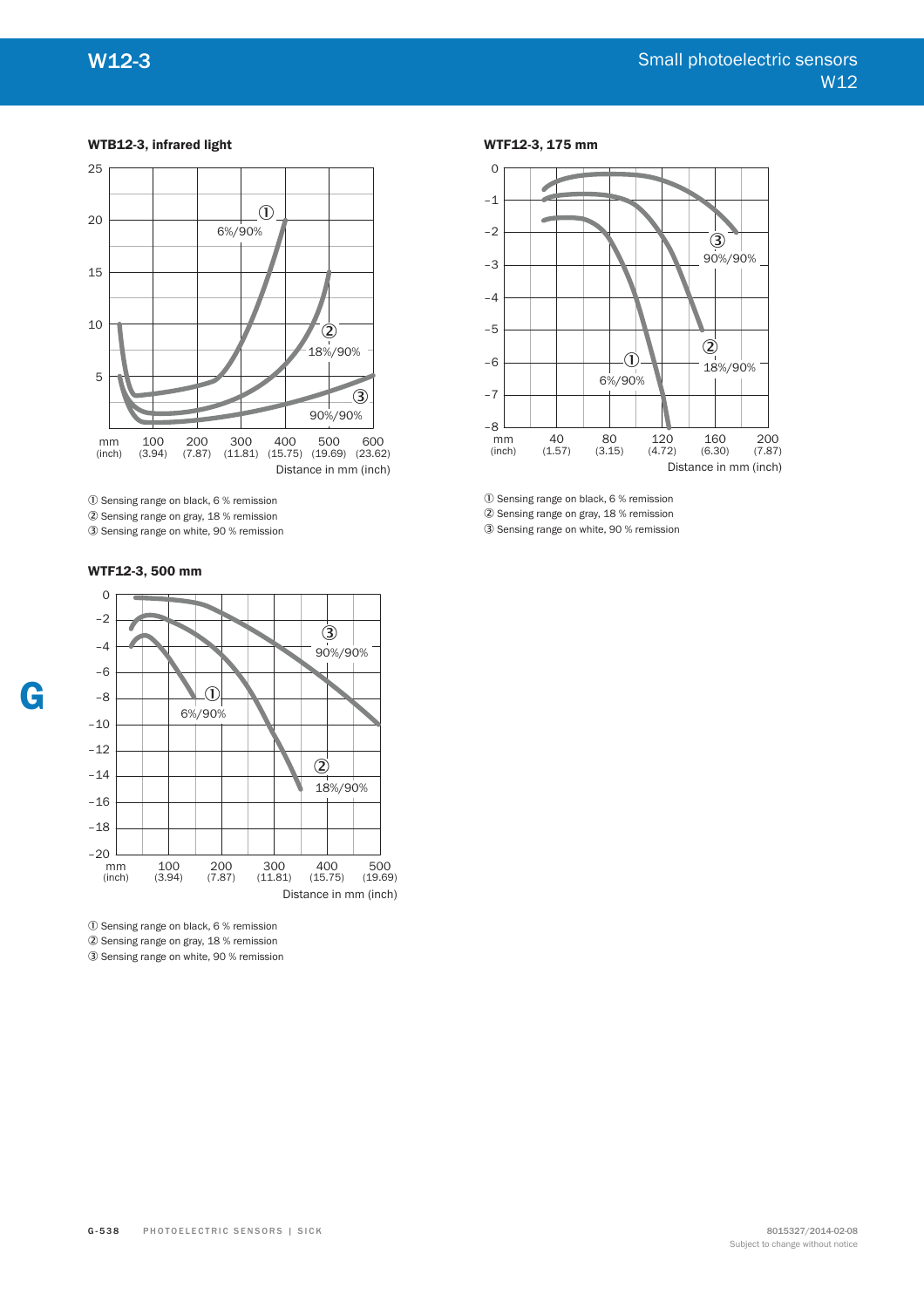**G**

# Operating reserve



1) Reflector type PL80A

2 Reflector type C110A

6 Reflector type PL20A

2 Reflective tape

#### WL12-3, focused



10 Reflector type C110A 2 Reflector type PL80A 3 Reflector type P205 4 Reflector type PL50A 5 Reflector type PL40A

6 Reflector type PL30A

7 Reflector type PL20A

8 Reflector type DG/IRF6000

#### **WSE12-3**

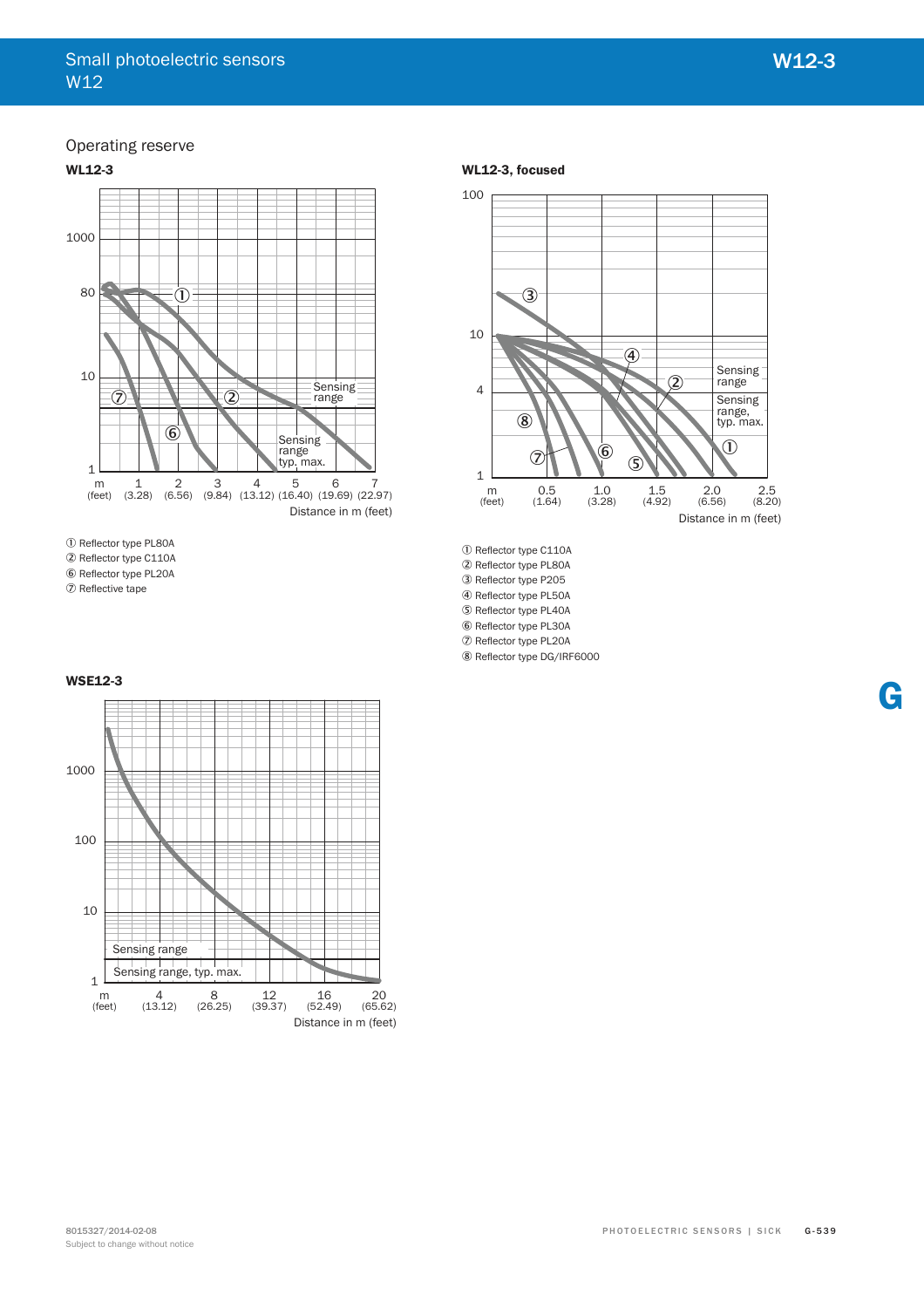# Bar diagrams



Sensing range

1 Sensing range on black, 6 % remission

2 Sensing range on gray, 18 % remission

3 Sensing range on white, 90 % remission

#### WTF12-3, 175 mm



Sensing range

1 Sensing range on black, 6 % remission 2 Sensing range on gray, 18 % remission 3 Sensing range on white, 90 % remission

### **WL12-3**



1 PL80A

- 2 C110A 3 PL50A
- 4 PL40A
- 5 PL30A
- 6 PL20A

7 Reflective tape Diamond Grade

#### **WSE12-3**



#### **WTB12-3, infrared light**



Sensing range

1 Sensing range on black, 6 % remission

2 Sensing range on gray, 18 % remission

3 Sensing range on white, 90 % remission

#### WTF12-3, 500 mm



#### Sensing range

1 Sensing range on black, 6 % remission

2 Sensing range on gray, 18 % remission

3 Sensing range on white, 90 % remission

#### WL12-3, focused

| D                                                                                                       | $\overline{0}$            |               |                   | 1.6                     |     | 2.2                                   |               |               |
|---------------------------------------------------------------------------------------------------------|---------------------------|---------------|-------------------|-------------------------|-----|---------------------------------------|---------------|---------------|
| $\mathfrak{D}% _{T}=\mathfrak{D}_{T}\!\left( a,b\right) ,\ \mathfrak{D}_{T}=C_{T}\!\left( a,b\right) ,$ | $\bf{O}$                  |               | 1.3               |                         | 2.0 |                                       |               |               |
| 3                                                                                                       | $\bf{O}$                  |               | 1.2               | 1.8                     |     |                                       |               |               |
| $\circledast$                                                                                           | $\mathbf{O}$              | 1.1           |                   | 1.7                     |     |                                       |               |               |
| <u>S</u>                                                                                                | $\overline{0}$            | 1.0           |                   | 1.5                     |     |                                       |               |               |
| $\circledast$                                                                                           | $\overline{0}$<br>0.6     | 1.0           |                   |                         |     |                                       |               |               |
| 7                                                                                                       | 0.5<br>$\overline{0}$     | 0.8           |                   |                         |     |                                       |               |               |
| $\circledS$                                                                                             | 0.4 0.6<br>$\overline{0}$ |               |                   |                         |     |                                       |               |               |
| $\Omega$                                                                                                |                           | 0.5<br>(1.64) | 1.0<br>(3.28)     | 1.5<br>(4.92)           |     | 2.0<br>(6.56)<br>Distance in m (feet) | 2.5<br>(8.20) |               |
|                                                                                                         | Sensing range             |               |                   | Sensing range typ. max. |     |                                       |               |               |
| $\overline{0}$ C110A                                                                                    |                           |               | $5$ PL40A         |                         |     |                                       |               | Diamond Grade |
| 2 PL80A                                                                                                 |                           |               | <b>6 C30A</b>     |                         |     |                                       |               |               |
| 3 P250F                                                                                                 |                           |               | 2 PL20A           |                         |     |                                       |               |               |
| 4 PL50A                                                                                                 |                           |               | 8 Reflective tape |                         |     |                                       |               |               |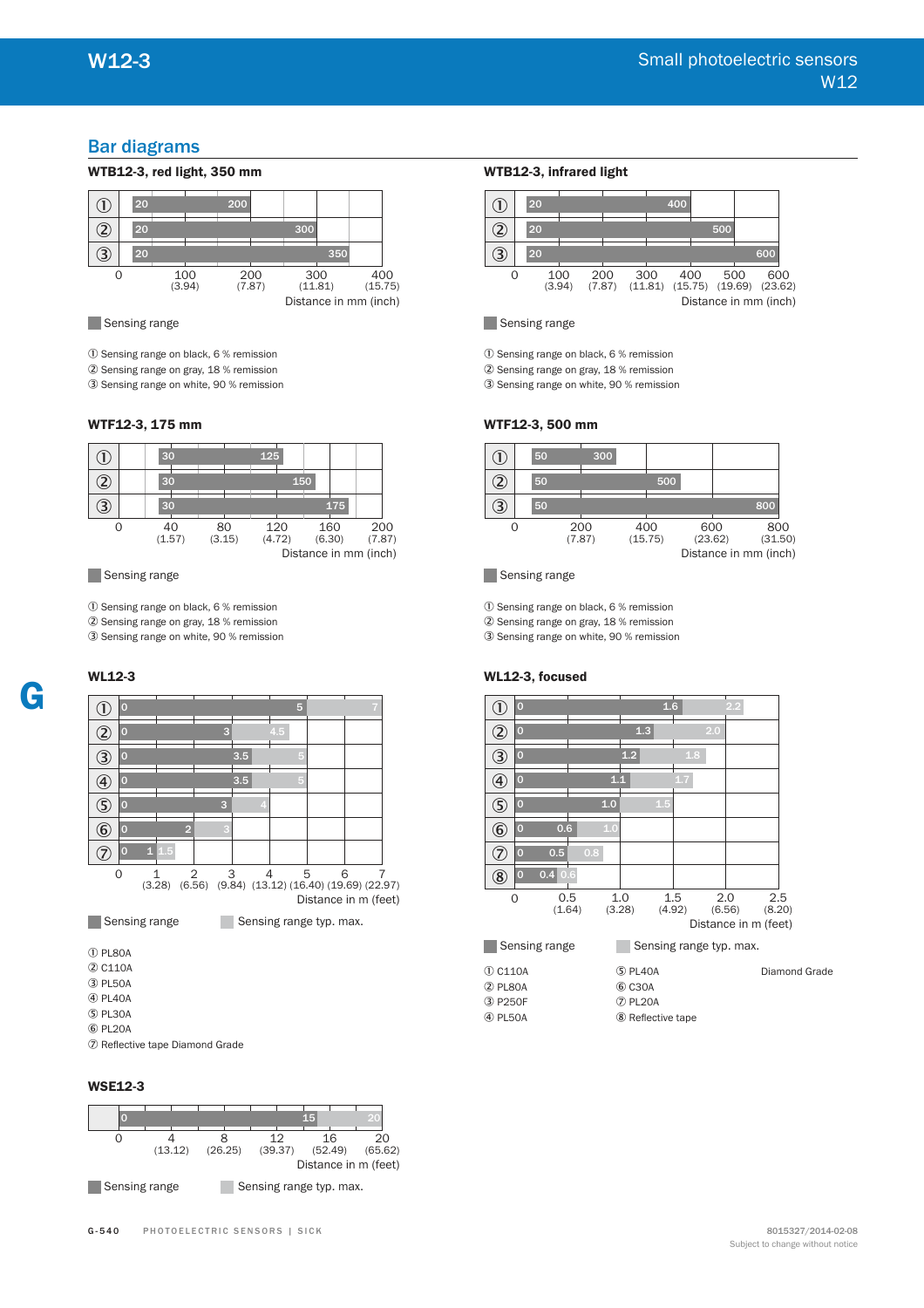# Light spot diameter



# Connection diagram



1 Sender 2 Receiver

#### **Cd-088**



1 Sender 2 Receiver

**Cd-110**



 $\Omega$  $\overline{O}$ wht  $\frac{blu}{1}$  - (M)

brn blk  $+ (L+)$ 



1 Sender 2 Receiver





**Cd-094**

brn: wht | blu!

blk

 $- + (L+)$  $-\bar{0}$ **-** (M)

 $\overline{O}$ 

**Cd-098**

| brn | $+ (L+)$ |
|-----|----------|
|     |          |
| wht |          |
| blu | $- (M)$  |
|     |          |
| blk | 'C       |
|     |          |

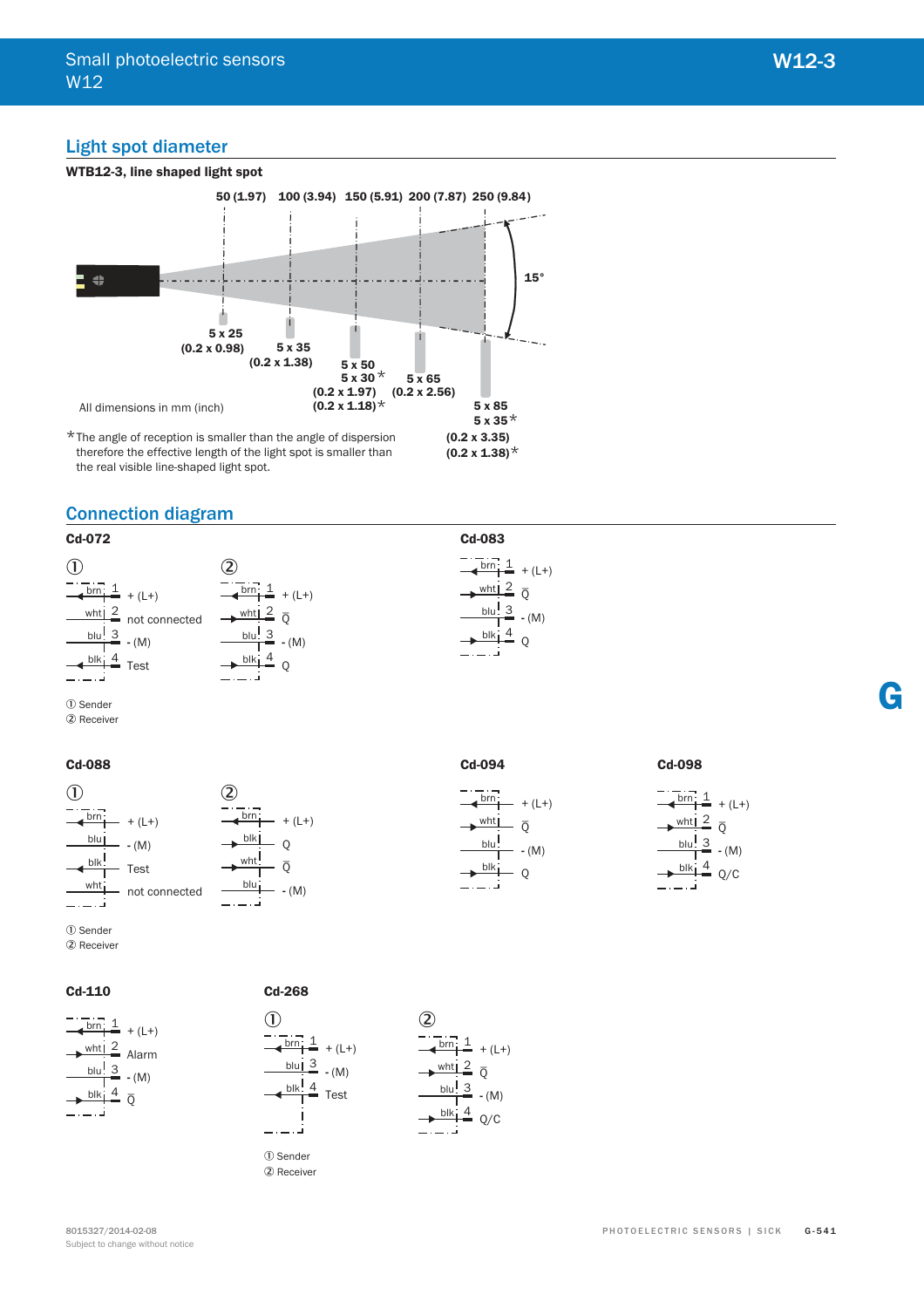# Recommended accessories

# Mounting brackets/plates

# **Mounting brackets**

| Figure | <b>Material</b> | <b>Description</b>      | Model name | Part no. |
|--------|-----------------|-------------------------|------------|----------|
|        | Stainless steel | Mounting bracket, large | BEF-WG-W12 | 2013942  |
|        |                 | Mounting bracket, small | BEF-WK-W12 | 2012938  |

## Plug connectors and cables

## **Connecting cable (female connector-open)**

• Cable material: PVC

| <b>Figure</b> | <b>Connection type</b><br>head A                        | <b>Connection type</b><br>head B | Connecting<br>cable | <b>Connector</b><br>material | Enclosure<br>rating | <b>Model name</b> | Part no. |
|---------------|---------------------------------------------------------|----------------------------------|---------------------|------------------------------|---------------------|-------------------|----------|
|               | Female connector,                                       | Cable, open con-<br>ductor heads | 2 m, 4-wire         | <b>TPU</b>                   | <b>IP 67</b>        | DOL-1204-G02M     | 6009382  |
|               | M12, 4-pin, straight                                    |                                  | 5 m, 4-wire         | <b>TPU</b>                   | <b>IP 67</b>        | DOL-1204-G05M     | 6009866  |
|               | Female connector,<br>M12, 4-pin, angled,<br>with 3 LEDs | Cable, open con-<br>ductor heads | 2 m, 4-wire         | <b>TPU</b>                   | <b>IP 67</b>        | DOL-1204-L02M     | 6027945  |
|               |                                                         |                                  | 5 m, 4-wire         | <b>TPU</b>                   | <b>IP 67</b>        | DOL-1204-L05M     | 6027944  |
|               |                                                         |                                  |                     | <b>PVC</b>                   | IP 67, IP 69K       | DOL-1204-L05MN    | 6028137  |
|               |                                                         | Cable, open con-<br>ductor heads | 2 m, 4-wire         | <b>TPU</b>                   | <b>IP 67</b>        | DOL-1204-W02M     | 6009383  |
|               | Female connector,<br>M12, 4-pin, angled                 |                                  | 5 m, 4-wire         | <b>TPU</b>                   | <b>IP 67</b>        | DOL-1204-W05M     | 6009867  |
|               |                                                         |                                  | 10 m, 4-wire        | <b>TPU</b>                   | <b>IP 67</b>        | DOL-1204-W10M     | 6010541  |

# Masks

**G**

| <b>Figure</b> | <b>Description</b>                                                                                                            | Model name       | Part no. |
|---------------|-------------------------------------------------------------------------------------------------------------------------------|------------------|----------|
| H             | Mask card for WS/WE12-3 with 2 self-adhesive masks each for sender and receiver, slot<br>width X: 0.5 mm/1.0 mm/1.5 mm/2.0 mm | <b>BI-12-SKN</b> | 4031815  |

# Universal bar clamp systems

| <b>Figure</b> | <b>Material</b>              | <b>Description</b>                                          | Model name  | Part no. |
|---------------|------------------------------|-------------------------------------------------------------|-------------|----------|
|               | Zinc plated steel<br>(clamp) | Plate N02 for universal clamp bracket                       | BEF-KHS-NO2 | 2051608  |
| $\bigcirc$    |                              | (sheet), Diecast zinc Plate N03 for universal clamp bracket | BEF-KHS-N03 | 2051609  |
| ing.          |                              | Plate N04 for universal clamp bracket                       | BEF-KHS-N04 | 2051610  |